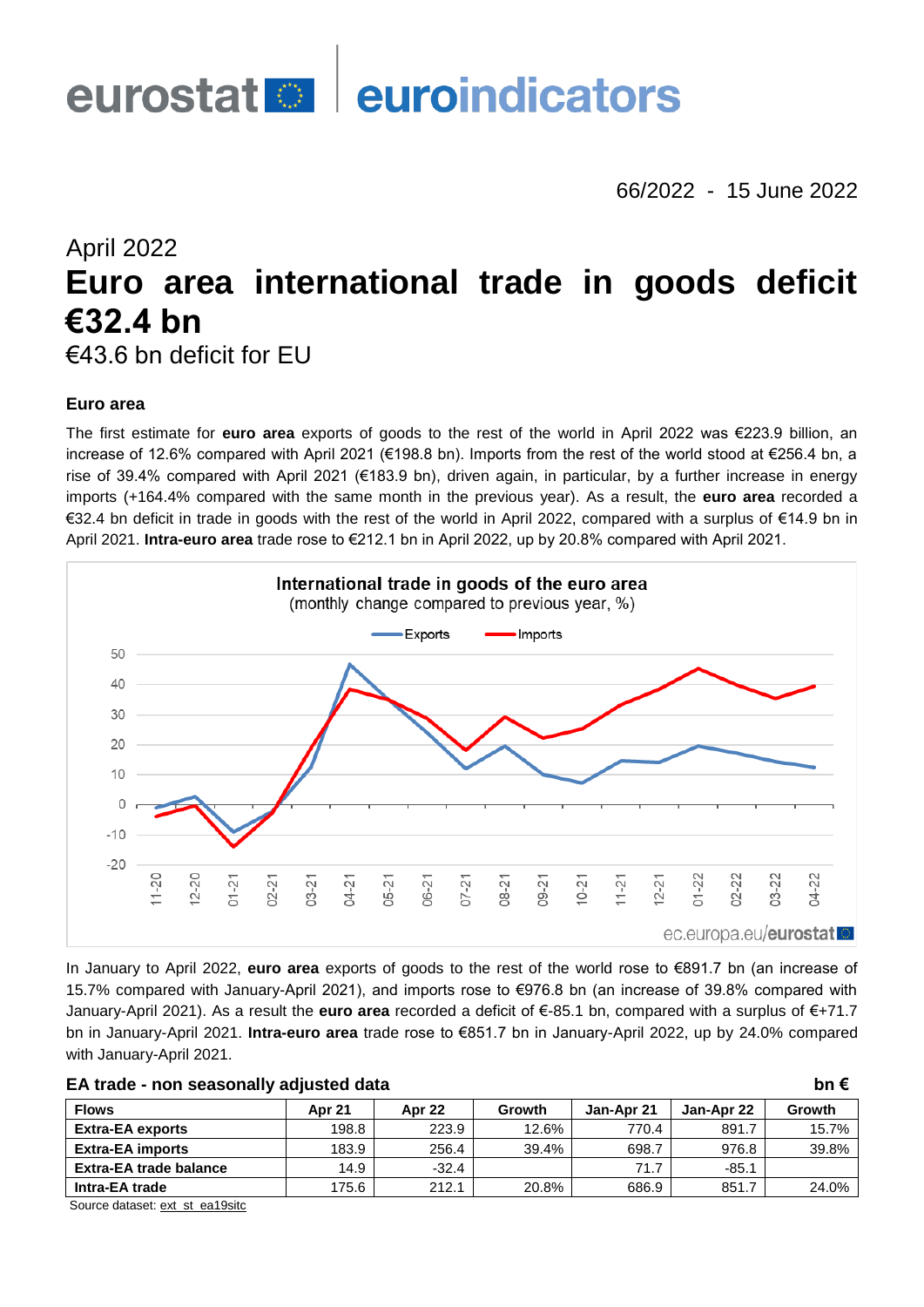# **European Union**

The first estimate for **extra-EU** exports of goods in April 2022 was €198.5 billion, up by 10.8% compared with April 2021 (€179.1 bn). Imports from the rest of the world stood at €242.1 bn, up by 45.4% compared with April 2021 (€166.5 bn). As a result, the **EU** recorded a €43.6 bn deficit in trade in goods with the rest of the world in April 2022, compared with a surplus of €12.6 bn in April 2021. **Intra-EU** trade rose to €329.7 bn in April 2022, +18.7% compared with April 2021.



In January to April 2022, **extra-EU** exports of goods rose to €791.0 bn (an increase of 14.9% compared with January-April 2021), and imports rose to €916.9 bn (an increase of 46.2% compared with January-April 2021). As a result, the **EU** recorded a deficit of €125.9 bn, compared with a surplus of €61.1 bn in January-April 2021. **Intra-EU** trade rose to €1 325.2 bn in January-April 2022, +21.8% compared with January-April 2021.

| EU trade - non seasonally adjusted data |        |               |        |            |            | bn $\epsilon$ |
|-----------------------------------------|--------|---------------|--------|------------|------------|---------------|
| <b>Flows</b>                            | Apr 21 | <b>Apr 22</b> | Growth | Jan-Apr 21 | Jan-Apr 22 | Growth        |
| <b>Extra-EU exports</b>                 | 179.1  | 198.5         | 10.8%  | 688.4      | 791.0      | 14.9%         |
| <b>Extra-EU imports</b>                 | 166.5  | 242.1         | 45.4%  | 627.3      | 916.9      | 46.2%         |
| <b>Extra-EU trade balance</b>           | 12.6   | $-43.6$       |        | 61.1       | $-125.9$   |               |
| Intra-EU trade                          | 277.7  | 329.7         | 18.7%  | 1 088.2    | 1 325.2    | 21.8%         |
| Source detect: out of ou?7 2020aite     |        |               |        |            |            |               |

Source dataset: [ext\\_st\\_eu27\\_2020sitc](https://ec.europa.eu/eurostat/databrowser/bookmark/43ce6c0c-6e72-4057-9a35-0abc949e4e4c?lang=en)

In the first four months of 2022, the highest increases were recorded in the imports and, with a lower value, exports of energy, leading to a significant increase in the EU trade deficit in energy (-€183.6 bn in January- April 2022 compared with -€66.8 bn in January- April 2021).

# **Main products - EU bn €**

|                       |            | <b>Extra-EU exports</b> |               |            | <b>Extra-EU imports</b> |        | Trade balance |            |  |
|-----------------------|------------|-------------------------|---------------|------------|-------------------------|--------|---------------|------------|--|
|                       | Jan-Apr 21 | Jan-Apr 22              | <b>Growth</b> | Jan-Apr 21 | Jan-Apr 22              | Growth | Jan-Apr 21    | Jan-Apr 22 |  |
| <b>Total</b>          | 688.4      | 791.0                   | 14.9%         | 627.3      | 916.9                   | 46.2%  | 61.1          | $-125.9$   |  |
| <b>Primary goods:</b> | 106.7      | 136.2                   | 27.6%         | 163.3      | 318.0                   | 94.7%  | $-56.6$       | $-181.7$   |  |
| Food & drinkl         | 55.3       | 61.1                    | 10.5%         | 36.4       | 45.0                    | 23.6%  | 18.9          | 16.1       |  |
| Raw materials         | 23.2       | 25.1                    | 8.2%          | 31.9       | 39.4                    | 23.5%  | $-8.7$        | $-14.3$    |  |
| Energy                | 28.3       | 50.0                    | 76.7%         | 95.1       | 233.6                   | 145.6% | $-66.8$       | $-183.6$   |  |
| Manufactured goods:   | 567.8      | 639.0                   | 12.5%         | 451.4      | 580.5                   | 28.6%  | 116.4         | 58.5       |  |
| Chemicals             | 143.5      | 178.2                   | 24.2%         | 82.2       | 118.9                   | 44.6%  | 61.3          | 59.2       |  |
| Machinery & vehicles  | 269.3      | 282.9                   | 5.1%          | 210.8      | 248.0                   | 17.6%  | 58.5          | 35.0       |  |
| Other manuf'd goods   | 155.0      | 177.9                   | 14.8%         | 158.3      | 213.6                   | 34.9%  | $-3.4$        | $-35.7$    |  |
| <b>Other</b>          | 13.9       | 15.8                    | 13.7%         | 12.6       | 18.4                    | 46.0%  | 1.3           | $-2.6$     |  |

Source dataset: [ext\\_st\\_eu27\\_2020sitc](https://ec.europa.eu/eurostat/databrowser/bookmark/eb5f22dd-9768-4797-bd10-2e833a9877d9?lang=en)

# **Main trading partners - EU bn €**

|                       |            | EU exports to |          |            | EU imports from |               | Trade balance |            |  |
|-----------------------|------------|---------------|----------|------------|-----------------|---------------|---------------|------------|--|
|                       | Jan-Apr 21 | Jan-Apr 22    | Growth   | Jan-Apr 21 | Jan-Apr 22      | <b>Growth</b> | Jan-Apr 21    | Jan-Apr 22 |  |
| China                 | 73.8       | 72.8          | $-1.4%$  | 139.6      | 194.9           | 39.6%         | $-65.8$       | $-122.0$   |  |
| <b>United States</b>  | 125.6      | 157.2         | 25.2%    | 71.0       | 103.9           | 46.3%         | 54.6          | 53.3       |  |
| <b>United Kingdom</b> | 88.3       | 103.5         | 17.2%    | 42.5       | 65.8            | 54.8%         | 45.8          | 37.7       |  |
| <b>Switzerland</b>    | 51.6       | 58.4          | 13.2%    | 39.0       | 48.5            | 24.4%         | 12.6          | 10.0       |  |
| <b>Russia</b>         | 27.9       | 21.4          | $-23.3%$ | 42.6       | 84.0            | 97.2%         | $-14.7$       | $-62.6$    |  |
| <b>Norway</b>         | 17.6       | 20.4          | 15.9%    | 18.1       | 44.4            | 145.3%        | $-0.5$        | $-23.9$    |  |
| <b>Turkey</b>         | 26.4       | 29.7          | 12.5%    | 24.8       | 32.2            | 29.8%         | 1.6           | $-2.5$     |  |
| Japan                 | 19.8       | 24.0          | 21.2%    | 20.4       | 22.0            | 7.8%          | $-0.6$        | 2.0        |  |
| <b>South Korea</b>    | 16.8       | 18.0          | 7.1%     | 17.9       | 21.5            | 20.1%         | $-1.0$        | $-3.5$     |  |
| India                 | 13.5       | 13.9          | 3.0%     | 14.3       | 21.5            | 50.3%         | $-0.8$        | $-7.5$     |  |

Source dataset: [ext\\_st\\_eu27\\_2020sitc](https://ec.europa.eu/eurostat/databrowser/bookmark/5ffa3b2b-d599-4941-bbe5-10246322c80d?lang=en)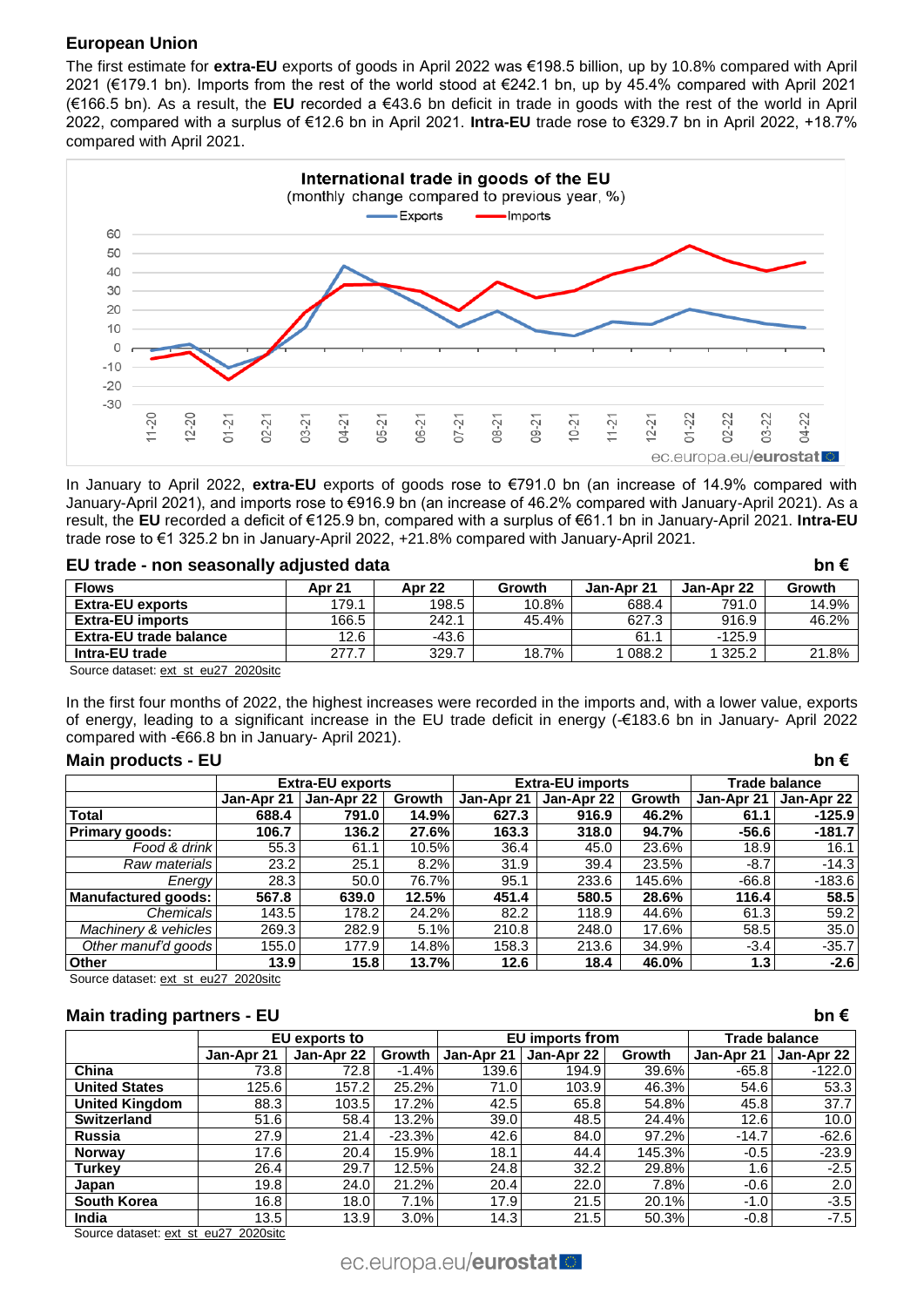# **Member States' total trade (intra-EU + extra-EU) bn €**

|                            | <b>Total exports</b> |              |               |           |                 |           |               |               | <b>Total imports</b> |           |             |                 | <b>Trade balance</b> |               |             |         |                   |                  |
|----------------------------|----------------------|--------------|---------------|-----------|-----------------|-----------|---------------|---------------|----------------------|-----------|-------------|-----------------|----------------------|---------------|-------------|---------|-------------------|------------------|
|                            |                      | <b>Total</b> | Intra-EU      |           | <b>Extra-EU</b> |           | <b>Total</b>  |               | Intra-EU             |           |             | <b>Extra-EU</b> | <b>Total</b>         |               | Intra-EU    |         | Extra-EU          |                  |
|                            | Jan-Apr              | Growth /     | Jan-Apr       | Growth /  | Jan-Apr         | Growth /  | Jan-Apr       | <b>Growth</b> | Jan-Apr              | Growth /  | Jan-Apr     | Growth /        | Jan-Apr              | Jan-Apr       | Jan-Apr     | Jan-Apr | Jan-Apr           | Jan-Apr          |
|                            | 22                   | Jan-Apr      | 22            | Jan-Apr   | 22              | Jan-Apr   | 22            | Jan-Apr       | 22                   | Jan-Apr   | 22          | Jan-Apr         | 22                   | 21            | 22          | 21      | 22                | 21               |
| <b>Belgium</b>             | 188.3                | 21           |               | 21<br>37% |                 | 21<br>33% |               | 21            |                      | 21<br>36% |             | 21              |                      |               |             | 10.2    |                   |                  |
|                            | 14.6                 | 36%<br>33%   | 126.4<br>10.0 | 37%       | 61.8            | 26%       | 188.3<br>16.7 | 44%<br>41%    | 112.2<br>9.4         | 29%       | 76.1<br>7.3 | 58%<br>59%      | 0.0<br>$-2.1$        | 8.6<br>$-0.9$ | 14.2<br>0.6 | 0.1     | $-14.2$<br>$-2.7$ | $-1.6$           |
| <b>Bulgaria</b><br>Czechia | 71.4                 | 12%          | 58.6          | 14%       | 4.6<br>12.9     | 5%        | 69.5          | 23%           | 50.9                 | 22%       | 18.6        | 28%             | 1.9                  | 7.2           | 7.6         | 9.4     | $-5.7$            | $-0.9$<br>$-2.3$ |
| Denmark                    | 39.0                 | 16%          | 21.5          | 22%       | 17.5            | 9%        | 38.5          | 19%           | 26.0                 | 19%       | 12.4        | 21%             | 0.5                  | 1.5           | $-4.6$      | $-4.3$  | 5.1               | 5.8              |
| Germany                    | 492.9                | 10%          | 270.2         | 12%       | 222.7           | 8%        | 470.4         | 25%           | 286.1                | 19%       | 184.3       | 36%             | 22.5                 | 70.3          | $-16.0$     | 0.2     | 38.4              | 70.1             |
| <b>Estonia</b>             | 6.7                  | 23%          | 4.8           | 32%       | 2.0             | 7%        | 7.9           | 33%           | 5.8                  | 36%       | 2.1         | 25%             | $-1.2$               | $-0.5$        | $-1.0$      | $-0.6$  | $-0.2$            | 0.1              |
| <b>Ireland</b>             | 68.5                 | 34%          | 26.8          | 36%       | 41.7            | 33%       | 40.8          | 36%           | 14.1                 | 20%       | 26.7        | 47%             | 27.7                 | 21.1          | 12.7        | 7.9     | 15.0              | 13.2             |
| Greece                     | 15.7                 | 31%          | 8.7           | 34%       | 7.0             | 28%       | 27.0          | 46%           | 12.1                 | 20%       | 14.9        | 77%             | $-11.3$              | $-6.6$        | $-3.4$      | $-3.6$  | $-7.9$            | $-3.0$           |
| Spain                      | 124.1                | 21%          | 79.5          | 24%       | 44.6            | 17%       | 146.5         | 37%           | 73.9                 | 21%       | 72.7        | 60%             | $-22.4$              | $-4.2$        | 5.6         | 2.9     | $-28.0$           | $-7.1$           |
| <b>France</b>              | 186.5                | 18%          | 107.1         | 24%       | 79.4            | 11%       | 241.1         | 27%           | 151.7                | 19%       | 89.4        | 44%             | $-54.6$              | $-31.4$       | $-44.6$     | $-41.0$ | $-10.0$           | 9.6              |
| Croatia                    | 7.6                  | 34%          | 5.4           | 43%       | 2.2             | 16%       | 12.6          | 42%           | 9.1                  | 35%       | 3.5         | 66%             | $-5.0$               | $-3.2$        | $-3.6$      | $-2.9$  | $-1.4$            | $-0.3$           |
| <b>Italy</b>               | 195.0                | 21%          | 105.8         | 23%       | 89.3            | 18%       | 205.8         | 43%           | 107.6                | 28%       | 98.2        | 64%             | $-10.8$              | 17.4          | $-1.9$      | 1.8     | $-8.9$            | 15.6             |
| <b>Cyprus</b>              | 1.1                  | 38%          | 0.3           | 12%       | 0.8             | 53%       | 3.4           | 27%           | 2.1                  | 25%       | 1.3         | 31%             | $-2.3$               | $-1.9$        | $-1.8$      | $-1.4$  | $-0.5$            | $-0.5$           |
| Latvia                     | 6.6                  | 30%          | 4.6           | 43%       | 2.0             | 8%        | 8.0           | 40%           | 6.0                  | 36%       | 2.0         | 55%             | $-1.4$               | $-0.6$        | $-1.4$      | $-1.2$  | 0.0               | 0.6              |
| Lithuania                  | 13.2                 | 30%          | 8.6           | 46%       | 4.7             | 8%        | 15.7          | 45%           | 9.4                  | 20%       | 6.3         | 111%            | $-2.4$               | $-0.6$        | $-0.8$      | $-1.9$  | $-1.6$            | 1.3              |
| Luxembourg                 | 5.5                  | 22%          | 4.5           | 22%       | 1.0             | 21%       | 8.3           | 22%           | 7.4                  | 22%       | 0.9         | 23%             | $-2.8$               | $-2.3$        | $-2.9$      | $-2.4$  | 0.1               | 0.1              |
| <b>Hungary</b>             | 45.6                 | 15%          | 35.7          | 13%       | 9.9             | 19%       | 47.6          | 26%           | 33.3                 | 22%       | 14.3        | 36%             | $-1.9$               | 2.0           | 2.4         | 4.2     | $-4.3$            | $-2.2$           |
| <b>Malta</b>               | 0.9                  | 2%           | 0.4           | $-9%$     | 0.4             | 17%       | 2.1           | 36%           | 1.3                  | 40%       | 0.8         | 30%             | $-1.2$               | $-0.7$        | $-0.9$      | $-0.5$  | $-0.3$            | $-0.2$           |
| <b>Netherlands</b>         | 274.1                | 25%          | 196.2         | 30%       | 77.9            | 15%       | 257.8         | 33%           | 103.8                | 26%       | 153.9       | 38%             | 16.3                 | 25.0          | 92.3        | 68.7    | $-76.0$           | $-43.7$          |
| <b>Austria</b>             | 63.4                 | 15%          | 44.5          | 17%       | 19.0            | 12%       | 69.4          | 19%           | 50.9                 | 13%       | 18.5        | 38%             | $-6.0$               | $-3.3$        | $-6.5$      | $-6.9$  | 0.5               | 3.6              |
| Poland                     | 105.2                | 15%          | 80.2          | 17%       | 25.0            | 11%       | 114.9         | 31%           | 72.8                 | 20%       | 42.2        | 56%             | $-9.7$               | 3.8           | 7.5         | 8.4     | $-17.2$           | $-4.6$           |
| Portugal                   | 24.4                 | 18%          | 17.8          | 20%       | 6.6             | 13%       | 33.6          | 35%           | 23.7                 | 27%       | 9.9         | 57%             | $-9.1$               | $-4.2$        | $-5.9$      | $-3.8$  | $-3.2$            | $-0.4$           |
| Romania                    | 28.9                 | 22%          | 21.1          | 19%       | 7.8             | 32%       | 38.9          | 26%           | 27.7                 | 21%       | 11.2        | 38%             | $-10.0$              | $-7.3$        | $-6.6$      | $-5.0$  | $-3.4$            | $-2.3$           |
| Slovenia                   | 19.5                 | 29%          | 13.0          | 29%       | 6.5             | 30%       | 20.5          | 46%           | 11.1                 | 33%       | 9.4         | 66%             | $-1.0$               | 1.0           | 1.9         | 1.8     | $-3.0$            | $-0.7$           |
| Slovakia                   | 32.2                 | 10%          | 26.4          | 13%       | 5.8             | $-2%$     | 33.5          | 19%           | 25.5                 | 14%       | 8.0         | 38%             | $-1.3$               | 1.0           | 0.9         | 0.9     | $-2.2$            | 0.1              |
| <b>Finland</b>             | 24.7                 | 20%          | 14.4          | 27%       | 10.3            | 12%       | 28.7          | 32%           | 18.4                 | 19%       | 10.3        | 65%             | $-4.0$               | $-1.2$        | $-4.0$      | $-4.2$  | 0.0               | 3.0              |
| Sweden                     | 60.5                 | 19%          | 32.9          | 20%       | 27.6            | 18%       | 60.2          | 22%           | 38.3                 | 14%       | 21.8        | 40%             | 0.3                  | 1.4           | $-5.4$      | $-6.3$  | 5.7               | 7.7              |

Source dataset[: ext\\_st\\_27\\_2020msbec](https://ec.europa.eu/eurostat/databrowser/bookmark/41735520-8c6a-46e0-85fe-2b0ee8ec6dab?lang=en)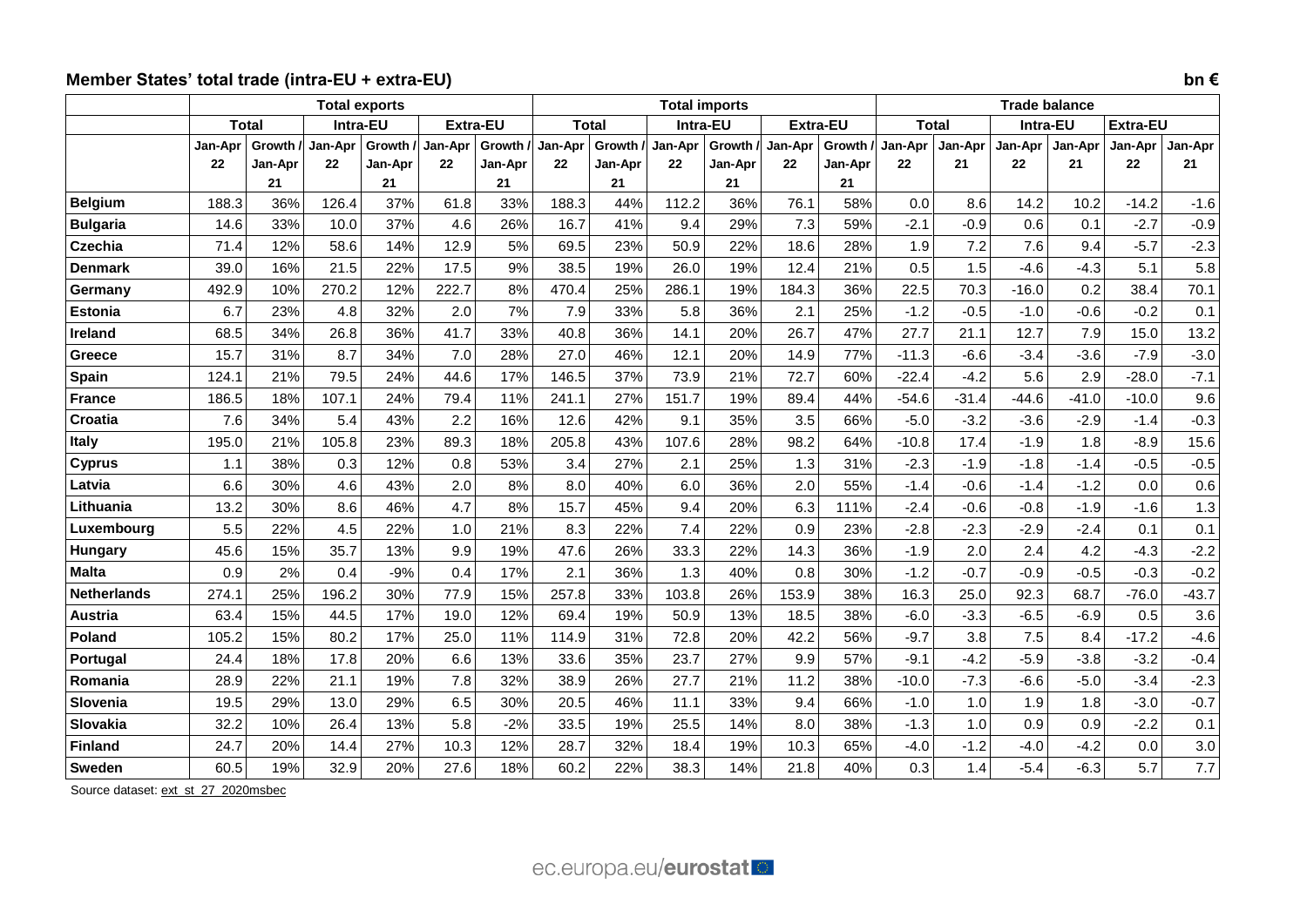# **Annual comparison by Member State**

In April 2022, compared with April 2021, the large majority of Member States registered an increase in **extra-EU** exports except **Estonia** (-11.3%), **Slovakia** (-6.9%), **Czechia** (-6.0%), **Lithuania** (-2.5%), with **Croatia** nearly stable (-0.2%). The highest increases were registered in **Ireland** (+48.6%) and **Slovenia** (+38.8%).



**Extra-EU exports by Member State - April 2022** 

% change compared to April 2021

With regard to the **extra-EU** imports, all Member States registered an increase compared with the same month in the previous year. The highest increases were observed in **Lithuania** (+140.4%), **Croatia** (+82.5%) and **Finland**  (+72.0%).



Extra-EU imports by Member State - April 2022

ec.europa.eu/eurostat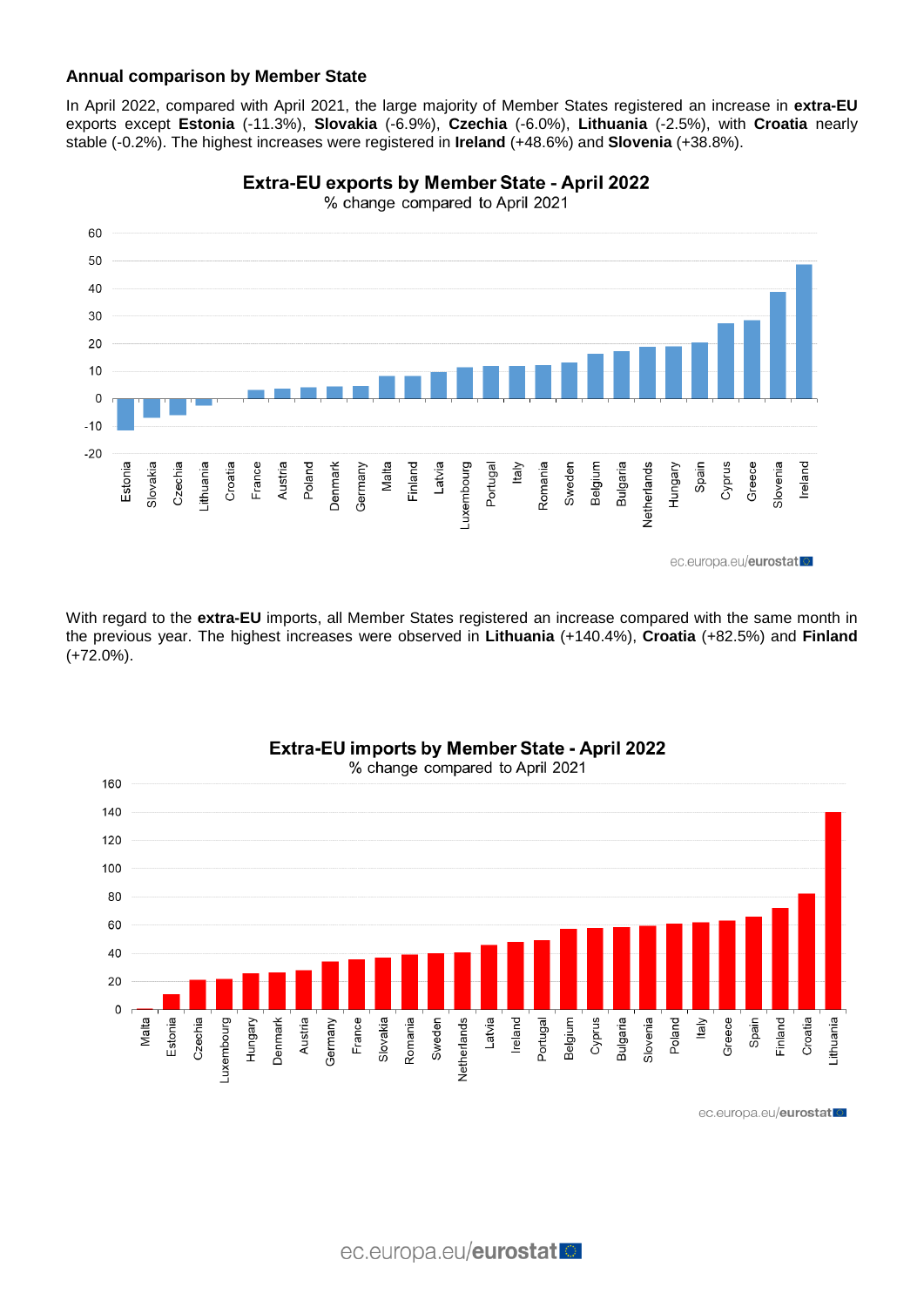#### **Geographical information**

The **euro area** (EA19) includes Belgium, Germany, Estonia, Ireland, Greece, Spain, France, Italy, Cyprus, Latvia, Lithuania, Luxembourg, Malta, the Netherlands, Austria, Portugal, Slovenia, Slovakia and Finland.

The **European Union** includes Belgium, Bulgaria, Czechia, Denmark, Germany, Estonia, Ireland, Greece, Spain, France, Croatia, Italy, Cyprus, Latvia, Lithuania, Luxembourg, Hungary, Malta, the Netherlands, Austria, Poland, Portugal, Romania, Slovenia, Slovakia, Finland and Sweden.

#### **Methods and definitions**

Since the introduction of Intrastat for intra-EU trade on 1 January 1993, the value of intra-EU exports has been consistently higher than that of intra-EU imports. In theory, as exports are declared FOB and imports CIF, the value of corresponding imports should be slightly higher than that of exports. Eurostat uses intra-EU exports as the more reliable measure of total intra-EU trade as, at aggregated levels, total intra-EU exports has better coverage than total intra-EU imports. Due to this divergence in intra-EU trade, and to the difficulties of interpreting figures in absolute terms at the level of individual Member States, trade balances for individual Member States must be interpreted with caution. The same caution applies to the trade balance of the euro area, which includes some intra-EU trade.

Dutch trade flows are over-estimated because of the so-called 'Rotterdam effect' (or quasi-transit trade): that is goods bound for other EU countries arrive in Dutch ports and, according to EU rules, are recorded as extra-EU imports by the Netherlands (the country where goods are released for free circulation). This in turn increases the intra-EU flows from the Netherlands to those Member States to which the goods are re-exported. Although to a lesser extent, trade figures of other Member States like Belgium or Luxembourg may also be overestimated due to quasi-transit.

The United Kingdom is considered as an extra-EU partner country for the EU for the reference time period covered by this news release. However, the United Kingdom was still part of the internal market until the end of the transition period (31 December 2020), meaning that data on trade with the United Kingdom for reference periods up to December 2020 were still based on statistical concepts applicable to trade between the EU Member States. The end of the transitory period thus had an impact on the trade flows between the United Kingdom and the EU Member States.

As of January 2021 onwards, data on trade with the United Kingdom is based on a mixed concept. In application of the Withdrawal Agreement Protocol on Ireland / Northern Ireland, for trade with Northern Ireland the statistical concepts applicable are the same as those for trade between Member States while for trade with the United Kingdom (excluding Northern Ireland) the same statistical concepts are applicable as for trade with any other extra-EU partner country.

For these reasons data on trade with the United Kingdom are not fully comparable with data on trade with other extra-EU trade partners, and for reference periods before and after the end of 2020.

National concepts may differ from the harmonised methodology used by Eurostat, leading to differences between figures in this release and those published nationally, both for raw data and for seasonally adjusted series.

Products are classified according to the [Standard international trade classification](https://ec.europa.eu/eurostat/statistics-explained/index.php/Glossary:Standard_international_trade_classification_(SITC)) (SITC), Revision 4.

Data collection for international trade in goods has in many countries been affected by the COVID-19 crisis. The data in this release are, for several Member States, based on fewer statistical observations than usual. For missing data, imputation and estimation methods were applied. Information on the compilation of international trade in goods statistics during the COVID-19 crisis can be found [here.](https://ec.europa.eu/eurostat/documents/10186/10693286/Intra-EU_trade_goods_guidance.pdf)

#### **Revisions and timetable**

This News Release is based on data available on 9 June 2022. These are provisional figures based on information provided by Member States. They are subject to frequent revision for up to two years after the month in question.

#### **For more information**

Eurosta[t website section](https://ec.europa.eu/eurostat/web/international-trade-in-goods/overview) on international trade in goods Eurosta[t database section](https://ec.europa.eu/eurostat/web/international-trade-in-goods/data/database) on international trade in goods Eurosta[t Statistics Explained article](https://ec.europa.eu/eurostat/statistics-explained/index.php/International_trade_statistics_-_background) on international trade in goods statistics Eurostat €-indicator[s release calendar](https://ec.europa.eu/eurostat/news/release-calendar) European Statistic[s Code of Practice](https://ec.europa.eu/eurostat/web/products-catalogues/-/KS-02-18-142)

**Eurostat Press Office**

Veronika LANG Tel: +352-4301-33 408 [eurostat-pressoffice@ec.europa.eu](mailto:eurostat-pressoffice@ec.europa.eu)

**For further information on data:** Michele MAROTTA Tel: +352-4301-32 493 estat-etfree@ec.europa.eu

**Media requests**: [eurostat-mediasupport@ec.europa.eu](mailto:eurostat-mediasupport@ec.europa.eu) / Tel: +352-4301-33 408



[@EU\\_Eurostat](https://twitter.com/EU_Eurostat) F @ [EurostatStatistics](https://www.facebook.com/EurostatStatistics)  $[O]$  [@EU\\_Eurostat](https://www.instagram.com/eu_eurostat/) and [ec.europa.eu/eurostat/](https://ec.europa.eu/eurostat/news/release-calendar)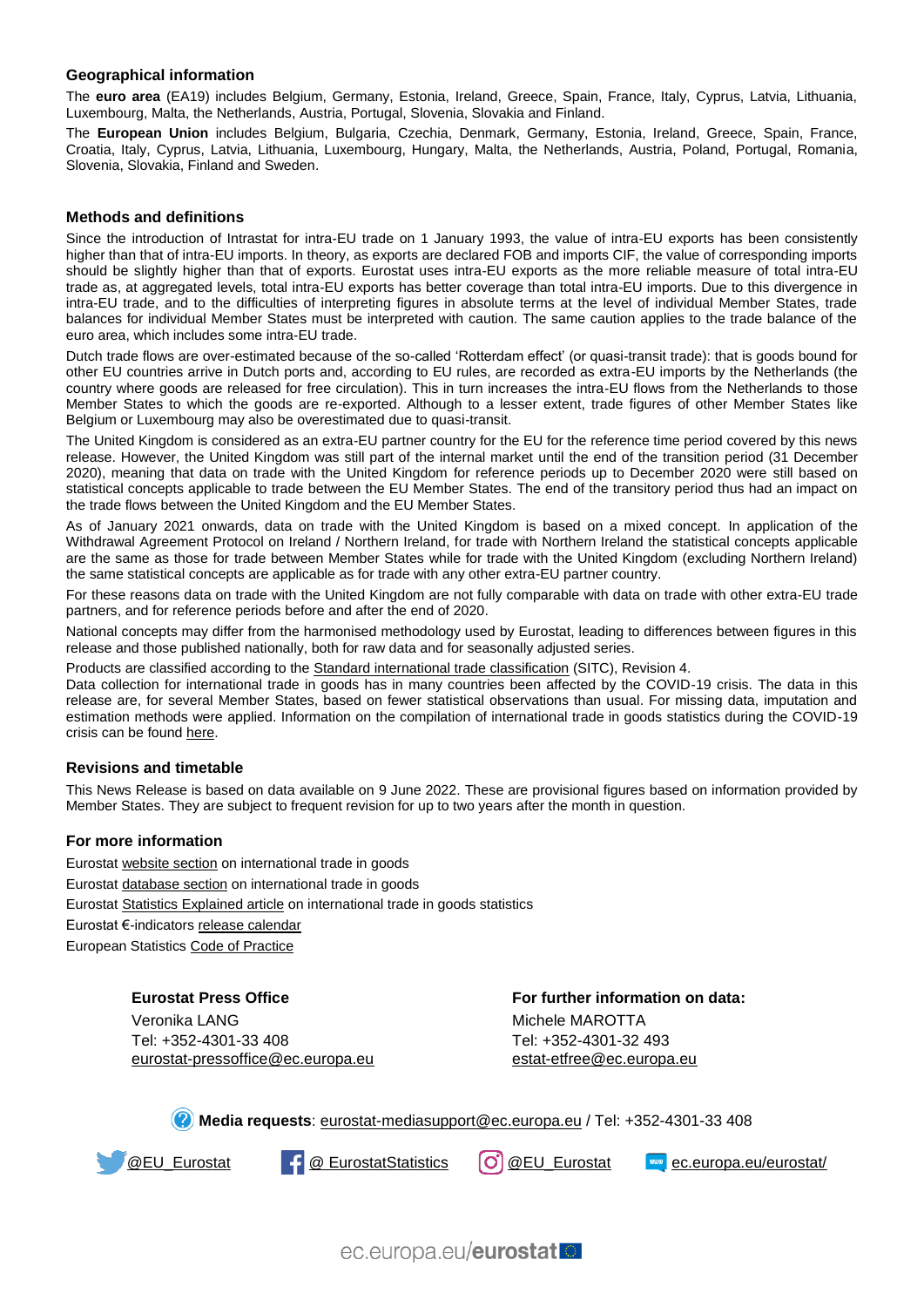# **Annex - Seasonally adjusted data**

In April 2022 compared with March 2022, **euro area** seasonally adjusted exports increased by 1.5%, while imports increased by 7.1%. The seasonally adjusted balance was -€31.7 bn, a fall compared with March (-€17.8 bn).

| <b>Flows</b>                  | May 21 Jun 21   Jul 21   Aug 21   Sep 21   Oct 21   Nov 21   Dec 21   Jan 22   Feb 22   Mar 22   Apr 22 |       |       |       |        |       |        |         |        |         |         |         |
|-------------------------------|---------------------------------------------------------------------------------------------------------|-------|-------|-------|--------|-------|--------|---------|--------|---------|---------|---------|
| <b>Extra-EA exports</b>       | 199.4                                                                                                   | 198.4 | 202.1 | 203.4 | 202.9  | 207.7 | 214.7  | 213.61  | 222.1  | 224.1   | 226.3   | 229.7   |
| <b>Extra-EA imports</b>       | 185.61                                                                                                  | 186.7 | 189.0 | 194.9 | 198.21 | 208.3 | 218.6  | 226.61  | 231.2  | 236.6   | 244.2   | 261.4   |
| <b>Extra-EA trade balance</b> | 13.81                                                                                                   | 11.7  | 13.1  | 8.4   | 4.7    | -0.6  | $-3.9$ | $-13.0$ | $-9.1$ | $-12.5$ | $-17.8$ | $-31.7$ |
| Intra-EA trade                | 175.61                                                                                                  |       | 180.4 | 183.4 | 187.6  | 194.1 | 197.3  | 202.7   | 204.1  | 209.1   | 211.2   | 215.1   |

# **EA trade - seasonally adjusted data bn €**

Source dataset: [ext\\_st\\_ea19sitc](https://ec.europa.eu/eurostat/databrowser/bookmark/57e1b094-c5e4-4e31-a997-0c5f5da2aab5?lang=en)

In April 2022 compared with March 2022, **EU** seasonally adjusted exports increased by 2.1%, while imports increased by 7.9%. The seasonally adjusted balance was -€43.5 bn, a fall compared with March (-€29.5 bn).

# **EU trade - seasonally adjusted data bn €**

| <b>Flows</b>            |         |             |       |               |        |               |               |         | May 21 Jun 21 Jul 21 Aug 21 Sep 21 Oct 21 Nov 21 Dec 21 Jan 22 | Feb 22  | <b>Mar 22</b> | <b>Apr 22</b> |
|-------------------------|---------|-------------|-------|---------------|--------|---------------|---------------|---------|----------------------------------------------------------------|---------|---------------|---------------|
| <b>Extra-EU exports</b> | 178.7   | 178.0       |       | 180.9   181.4 |        | 181.3   185.9 | 192.2         | 189.6   | 199.6                                                          | 199.9   | 200.2         | 204.4         |
| <b>Extra-EU imports</b> | 168.9 l | 170.5       | 173.0 | 180.8         | 183.6  |               | 192.9 203.2 l | 210.5   | 216.8                                                          | 221.5   | 229.7         | 247.9         |
| Extra-EU trade balance  | 9.8     | .5          | 7.9   | 0.6           | $-2.3$ | $-7.0$        | $-10.9$       | $-20.8$ | $-17.1$                                                        | $-21.7$ | $-29.5$       | $-43.5$       |
| Intra-EU trade          |         | 277.0 278.6 | 284.1 | 285.8 l       | 291.1  | 300.5 308.1   |               | 315.4   | 318.3                                                          | 325.8   | 330.4         | 334.1         |

Source dataset[: ext\\_st\\_eu27\\_2020sitc](https://ec.europa.eu/eurostat/databrowser/bookmark/aa1898ad-6e7f-41a6-814f-a8f395ef2022?lang=en)

# **Contribution of EU Member States to extra-EU trade - seasonally adjusted data bn €**

|                    |               | <b>Total exports</b> |          |               | <b>Total imports</b> |          | <b>Trade balance</b> |         |  |
|--------------------|---------------|----------------------|----------|---------------|----------------------|----------|----------------------|---------|--|
|                    | <b>Mar 22</b> | Apr 22               | Growth   | <b>Mar 22</b> | Apr 22               | Growth   | <b>Mar 22</b>        | Apr 22  |  |
| <b>EU</b>          | 200.2         | 204.4                | 2.1%     | 229.7         | 247.9                | 7.9%     | $-29.5$              | $-43.5$ |  |
| <b>Belgium</b>     | 15.3          | 15.0                 | $-2.2%$  | 18.3          | 20.6                 | 12.2%    | $-3.0$               | $-5.6$  |  |
| <b>Bulgaria</b>    | 1.2           | 1.2                  | $-0.5%$  | 1.9           | 2.0                  | 4.4%     | $-0.7$               | $-0.8$  |  |
| <b>Czechia</b>     | 3.2           | 3.2                  | $-0.2%$  | 4.8           | 4.7                  | $-0.2%$  | $-1.6$               | $-1.6$  |  |
| <b>Denmark</b>     | 4.5           | 4.4                  | $-1.7%$  | 3.0           | 3.4                  | 12.1%    | 1.4                  | $1.0\,$ |  |
| Germany            | 55.7          | 56.1                 | 0.8%     | 46.5          | 48.8                 | 5.0%     | 9.2                  | 7.3     |  |
| <b>Estonia</b>     | 0.6           | 0.5                  | $-17.3%$ | 0.5           | 0.5                  | 11.0%    | 0.1                  | $-0.1$  |  |
| Ireland            | 11.9          | 10.5                 | $-11.7%$ | 7.0           | 7.5                  | 6.2%     | 4.9                  | 3.1     |  |
| <b>Greece</b>      | 1.8           | 2.0                  | 9.3%     | 3.2           | 4.1                  | 27.1%    | $-1.4$               | $-2.1$  |  |
| Spain              | 10.7          | 12.0                 | 11.5%    | 16.8          | 20.5                 | 21.9%    | $-6.1$               | $-8.6$  |  |
| <b>France</b>      | 19.9          | 20.2                 | 1.6%     | 22.5          | 22.7                 | 0.6%     | $-2.6$               | $-2.5$  |  |
| Croatia            | 0.6           | 0.6                  | 7.4%     | 0.9           | 1.1                  | 18.4%    | $-0.3$               | $-0.5$  |  |
| <b>Italy</b>       | 23.4          | 24.3                 | 3.9%     | 24.3          | 26.6                 | 9.6%     | $-0.9$               | $-2.4$  |  |
| <b>Cyprus</b>      | 0.2           | 0.2                  | 11.1%    | 0.4           | 0.3                  | $-11.3%$ | $-0.2$               | $-0.1$  |  |
| Latvia             | 0.6           | 0.6                  | 0.5%     | 0.5           | 0.6                  | 9.5%     | 0.0                  | 0.0     |  |
| Lithuania          | 1.2           | 1.2                  | 2.3%     | 1.8           | 1.9                  | 5.3%     | $-0.6$               | $-0.7$  |  |
| Luxembourg         | 0.3           | 0.2                  | $-8.1%$  | 0.2           | 0.2                  | 15.8%    | 0.1                  | $0.0\,$ |  |
| Hungary            | 2.5           | 2.6                  | 5.6%     | 3.6           | 3.7                  | 4.3%     | $-1.1$               | $-1.1$  |  |
| <b>Malta</b>       | 0.1           | 0.1                  | 12.5%    | 0.2           | 0.3                  | 67.7%    | $-0.1$               | $-0.1$  |  |
| <b>Netherlands</b> | 19.7          | 21.6                 | 9.3%     | 40.2          | 42.5                 | 5.9%     | $-20.5$              | $-21.0$ |  |
| Austria            | 4.7           | 4.8                  | 0.4%     | 4.4           | 4.9                  | 10.3%    | 0.3                  | $-0.1$  |  |
| Poland             | 5.9           | 6.4                  | 8.1%     | 11.1          | 11.8                 | 6.5%     | $-5.2$               | $-5.4$  |  |
| Portugal           | 1.7           | 1.8                  | 6.1%     | 2.4           | 2.6                  | 8.8%     | $-0.7$               | $-0.8$  |  |
| Romania            | 2.0           | 1.9                  | $-3.2%$  | 2.7           | 3.1                  | 14.7%    | $-0.7$               | $-1.2$  |  |
| Slovenia           | 1.6           | 1.8                  | 9.2%     | 2.4           | 2.6                  | 10.6%    | $-0.7$               | $-0.9$  |  |
| Slovakia           | 1.4           | 1.5                  | 5.3%     | 1.9           | 2.1                  | 7.7%     | $-0.5$               | $-0.6$  |  |
| <b>Finland</b>     | 2.6           | 2.7                  | 4.2%     | 2.6           | 2.8                  | 5.8%     | 0.0                  | $-0.1$  |  |
| Sweden             | 7.1           | 7.2                  | 1.5%     | 5.6           | 6.0                  | 7.3%     | 1.5                  | 1.2     |  |

Source dataset: [ext\\_st\\_27\\_2020\\_msbec](https://ec.europa.eu/eurostat/databrowser/bookmark/517ff550-4ca0-4138-bbb7-adff88edb9bc?lang=en)